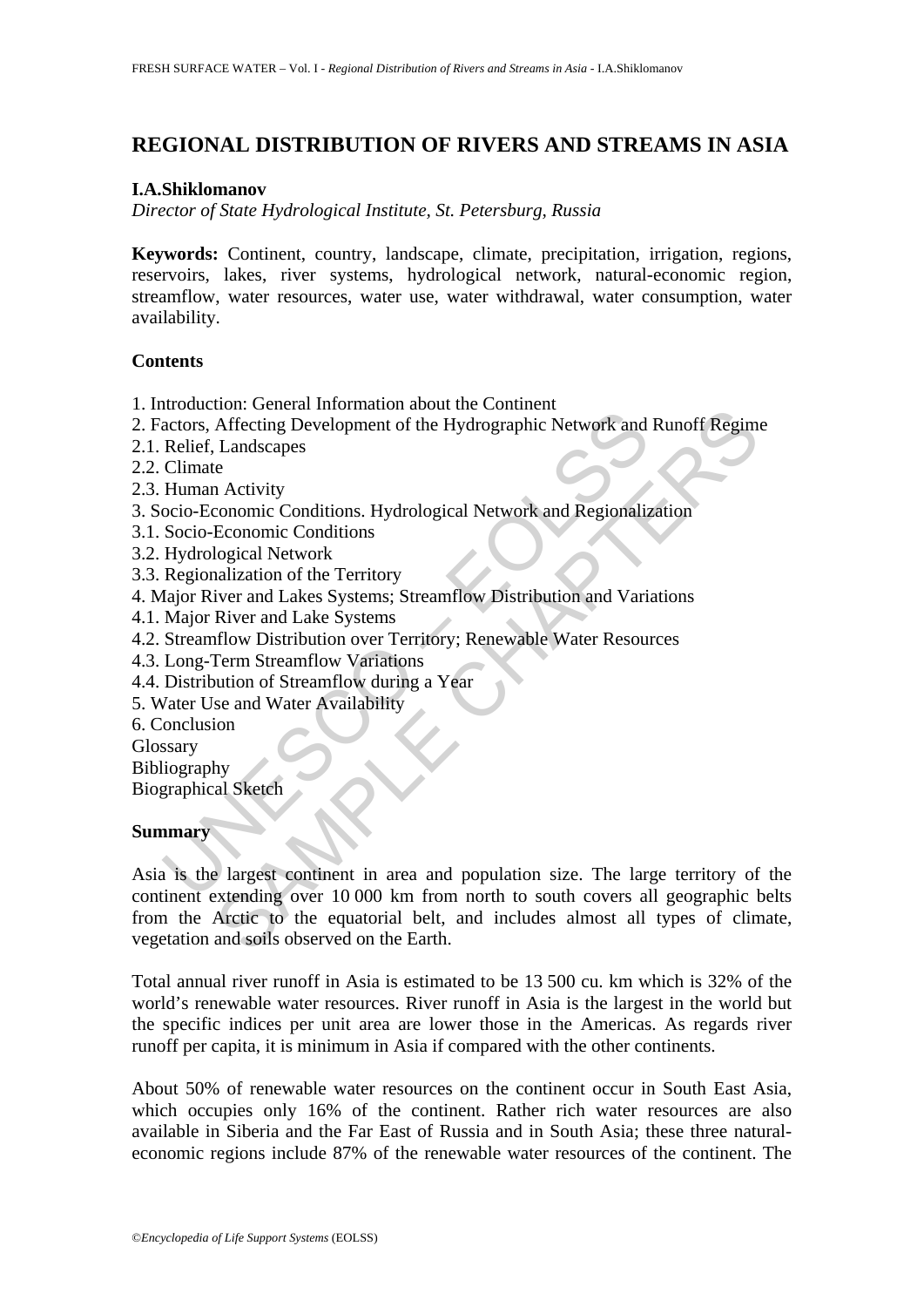largest rivers of Asia flow there (the Ganges and Brahmaputra and Meghna, Yangtze, Yenisei, Lena, Mekong, etc.). Lake Baikal (Russia)—the world largest freshwater storage—is also found there. Concurrently, there are vast areas with extremely limited renewable water resources (Central Asia and Kazakhstan, West Asia and Arabian Peninsula).

Irrigation is the main freshwater user in Asia; it takes 80% of the total water withdrawal and 92% of water consumption on the continent. Moreover, 67% of the total water withdrawal is used in two regions, i.e. South East Asia (including the major area of China, Indonesia, Japan and other countries) and South Asia (including India, Pakistan, Bangladesh and other countries). Seventy-six percent of the population inhabit these two regions and 70% of irrigated lands are cultivated there.

As to the load on water resources, which is usually estimated as a ratio between the total water use and renewable water resources, the most unfavourable situation is observed in the following regions: Central Asia and Kazakhstan (68%), West Asia (48%) and South Asia (41%).

In South East Asia, with extremely abundant water resources, the load on water resources is not great and equals about 8%, but the lowest load is observed in Siberia and the Far East (about 1%).

o the load on water resources, which is usually estimated as a ration and renewable water resources, the most unfavourable situation following regions: Central Asia and Kazakhstan (68%), West Asi (41%).<br>South East Asia, wi ond on water resources, which is usually estimated as a ratio between the und renewable water resources, the most unfavourable situation is observed und renewable water resources, the most unfavourable situation is observe If we consider the continent as a whole, the present volume of total water withdrawal is 16% of the total river runoff and may reach 23% before 2025. In the regions of Central Asia and Kazakhstan, West Asia and South Asia these values may attain 60-70%. This is one of the highest loads on water resources among all continents and naturaleconomic regions in the world.

Proceeding from the above, the problem of more effective water resources use and development of projects on water supply in regions with high freshwater deficits in Asia are of the utmost importance. In future, with predicted global climate warming, this problem will be more acute because the negative results of warming may be extremely serious for regions with water deficits.

## **1. Introduction: General Information about the Continent**

Asia is the largest continent by area (43.4 million sq. km) and population size (3445 million persons in 1995). Together with Europe it forms Eurasia. The boundary between Europe and Asia runs along the Urals, the Ural river valley, the Caspian Sea, the Caucasus Range, the Black Sea, the Bosphorus and the Dardanelles. Asia is separated from Africa by the Suez Сanal, and from North America by the Bering Strait. There are many islands adjacent to Asia, with a total area of 2 million sq. km. The largest islands are Northern Land, Sakhalin Island, the islands of Japan, Taiwan, Philippine Islands, Malay Archipelago and Sri Lanka.

There are more than 50 countries in Asia, each with different physiographic features, socio-economic and political situations, area and population size. The following occupy the largest area: Russia (its Asian part is 12 760 000 sq. km), China (9 561 000 sq. km),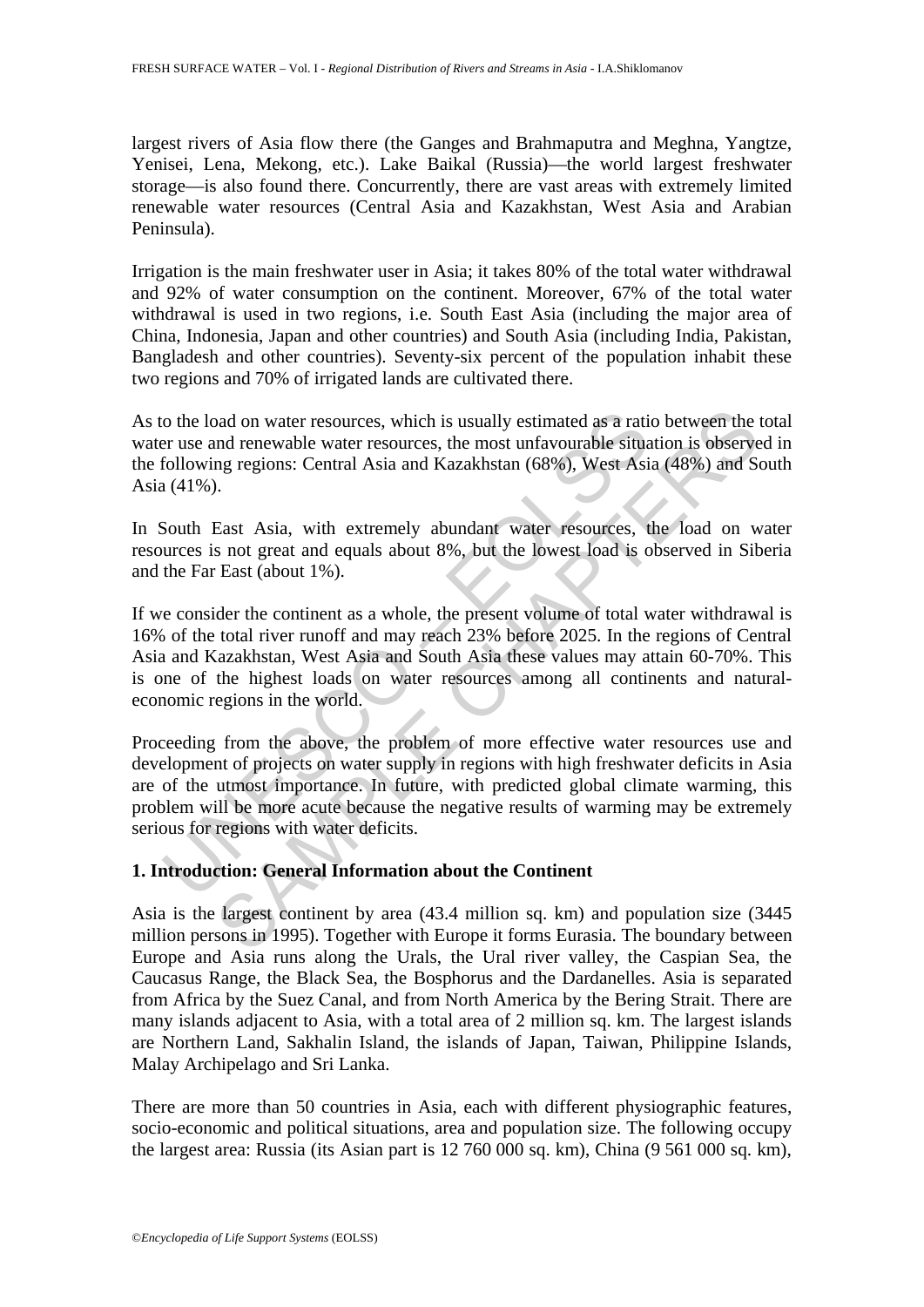and India (3 288 000 sq. km). The total area of these three countries is 59% of the total area of Asia. Most people in Asia (63%) inhabit two countries: 1221 million persons in China and 936 million in India.

They vast territory of Asia extends from north to south over 10 000 km across all physiographic belts from the Arctic region to equatorial latitudes. All the kinds of climate, vegetation and soils ever observed on Earth may be found in Asia. The nature of Asia is characterized by a widely developed continental climate. In the west of the continent, a continental tropical air mass prevails and causes arid landscapes. The nearby Pacific and Indian Oceans stimulate formation of the world's largest monsoon area, and a vast territory of about 11 million sq. km in the north is a permafrost area. Climate differences are intensified by contrasting topography.

The relief of Asia is characterized by predominance of highlands, mountains and plateaus occupying 75% of the continent. More than 28% of Asian territory are areas of inland runoff.

The hydrographic network is well developed in the north, east and south of the continent. Some of the world's largest river systems are in Asia: the Ganges and Brahmaputra, Yangtze, Yenisei, Lena, Ob, Amur and Mekong.

## **2. Factors, Affecting Development of the Hydrographic Network and Runoff Regime**

# **2.1. Relief, Landscapes**

relief of Asia is characterized by predominance of highland<br>eaus occupying 75% of the continent. More than 28% of Asian te<br>nd runoff.<br>
hydrographic network is well developed in the north, east<br>
intent. Some of the world's of Asia is characterized by predominance of highlands, mountains<br>ccupying 75% of the continent. More than 28% of Asian territory are area<br>ff.<br>ff.<br>graphic network is well developed in the north, east and south of<br>Some of th Asia is the second highest continent in the world (after Antarctica). Mean elevation of the continent is 950 m above sea level. About 75% of the land area is mountains and highlands. A belt of very high mountain systems extends across the central part of Asia (Hindu Kush, Karakoram, Himalayas, etc.), intercepting moisture from the Indian Ocean and partly from the Atlantic and Pacific Oceans. A system of ranges (Pamir, Tian Shan, Altai, Sayans, etc.) and Bolshoy Hingan in the east explain the almost complete orographic closure of the plateaus and highlands of the central part of Asia within which deserts and semi-deserts occupy large areas (Takla Makan, Alashan, Gobi, etc.). Peaks of many ridges in the central part of Asia rise above 7000 m and even 8000 m. The other mountain ranges generally do not rise above 4000 m. The highest peak Chomolungma (Mount Everest) in the Himalayas rises to 8848 m above sea level. This is the highest peak in in the world.

There are two great mountain belts in Asia, one of which is of a latitudinal strike from Asia Minor to East China and the Malay Archipelago; the other belt extends from southwest to northeast, from the northern edges of the central part of the Asia highlands to the Chukchi Peninsula. Another mountain belt runs across the islands of East Asia.

Within the highlands in central and south-west Asia, adjacent to the Mediterranean Sea, there are elevated plains tied to interfluve depressions (Dzungar, Kashgar, and other plains). There are vast plateaus in Asia (the Gobi, Central Iranian plateau, Anatolia) that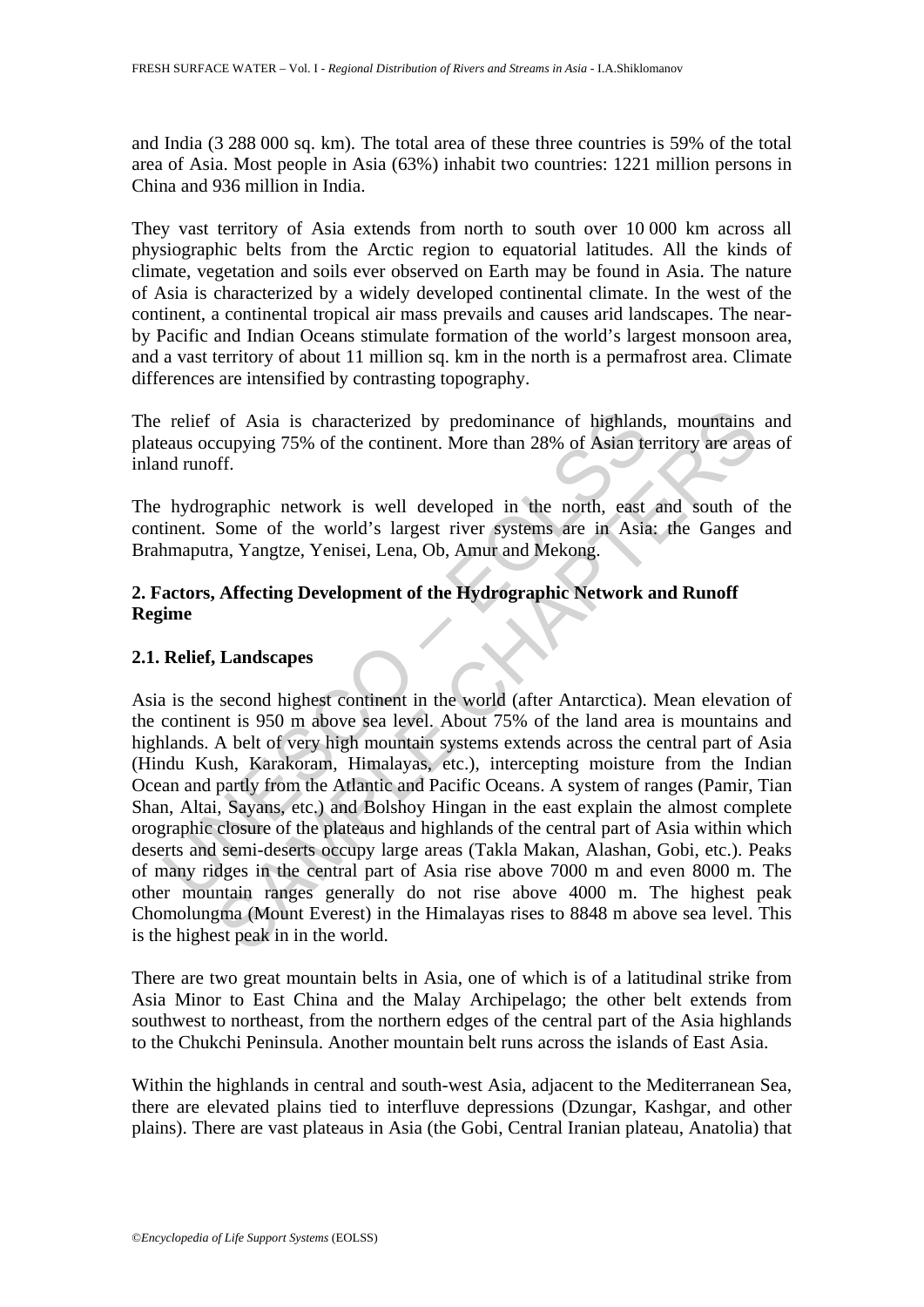are elevated at about 1000 m. In Tibet, Tian Shan and Pamirs there are plateaus at elevations above 4000 m.

Lowlands occupy about 20% of the continent. In the northwest there is the world's largest lowland, the West Siberian Lowland. Eastward of the Caspian Sea there is the Turanian Lowland. Other lowlands occupy coastal margins of the continent, piedmont depressions (Mesopotamia, Indo-Gangetic Plain), some isolated depressions in East Asia (Penzhina and Anadyr Plains, lowlands along the Amur river, Great Plain of China and Manchurian Plain) and the Arctic Ocean coast (Yana-Indigirka Plain, North-Siberian Plain).

Due to the long latitudinal strike and variable climates, all landscape zones are available in Asia, i.e. from the Arctic zone to the equatorial one.

north of Asia (Siberia) forms a vide slope to the Arctic Ocess Siberian rivers discharge. Large plains alternate with plates; landscapes of tundra turn to forest-tundra, taiga, subtaiga, pe in the latitudinal direction. Pe The Matter Coeal, into which<br>and Sischarge. Large plains alternate with plateaus and mountains are rinn rivers discharge. Large plains alternate with plateaus and mountain<br>discapes of tundra turn to forest-tundra, taiga, s The north of Asia (Siberia) forms a wide slope to the Arctic Ocean, into which the largest Siberian rivers discharge. Large plains alternate with plateaus and mountain ranges; landscapes of tundra turn to forest-tundra, taiga, subtaiga, forest-steppe and steppe in the latitudinal direction. Permafrost areas occupy a large territory of about 11 million sq. km.

The east of Asia covering the Pacific coastal extremity of the continent is characterized by monsoon seasonal cycles of thermal regime and moistening, i.e. a rainy summer and a dry winter.

From north to south the landscapes change from subarctic, taiga, subtaiga, broad-leaved forest, subtropical to tropical forests.

The inner territory of Central Asia is the most arid region on the continent. This is the region of inland runoff. Deserts of the temperate belt prevail. In the south the landscapes change to subtropical. In mountains the landscape types depend on elevation and slope exposure relative to winds transporting moisture.

South West Asia is characterized by variable topography, covering arid highlands and plateaus at subtropical and tropical latitudes; desert landscapes prevail here. Mediterranean and submediterranean landscapes occur on the wind-exposed slopes of the outmost boundaries of the mountain ranges.

South East Asia covers the Hindustan and Indochina Peninsulas and the adjacent groups of islands within the lower subequatorial and equatorial latitudes. The relief here depends on the latitudes of the landscapes: subequatorial forest landscapes are observed on wind-exposed mountain slopes, and landscapes of subequatorial savanna type prevail in more arid regions.

In most cultivated regions of Asia the natural landscapes are greatly disturbed by human activity. For example, the major forested areas have been clear-cut or replaced by less productive sparsely leaved shrubs; different types of agricultural landscapes form the basic landscape structure. Negative processes caused by human impact such as intensive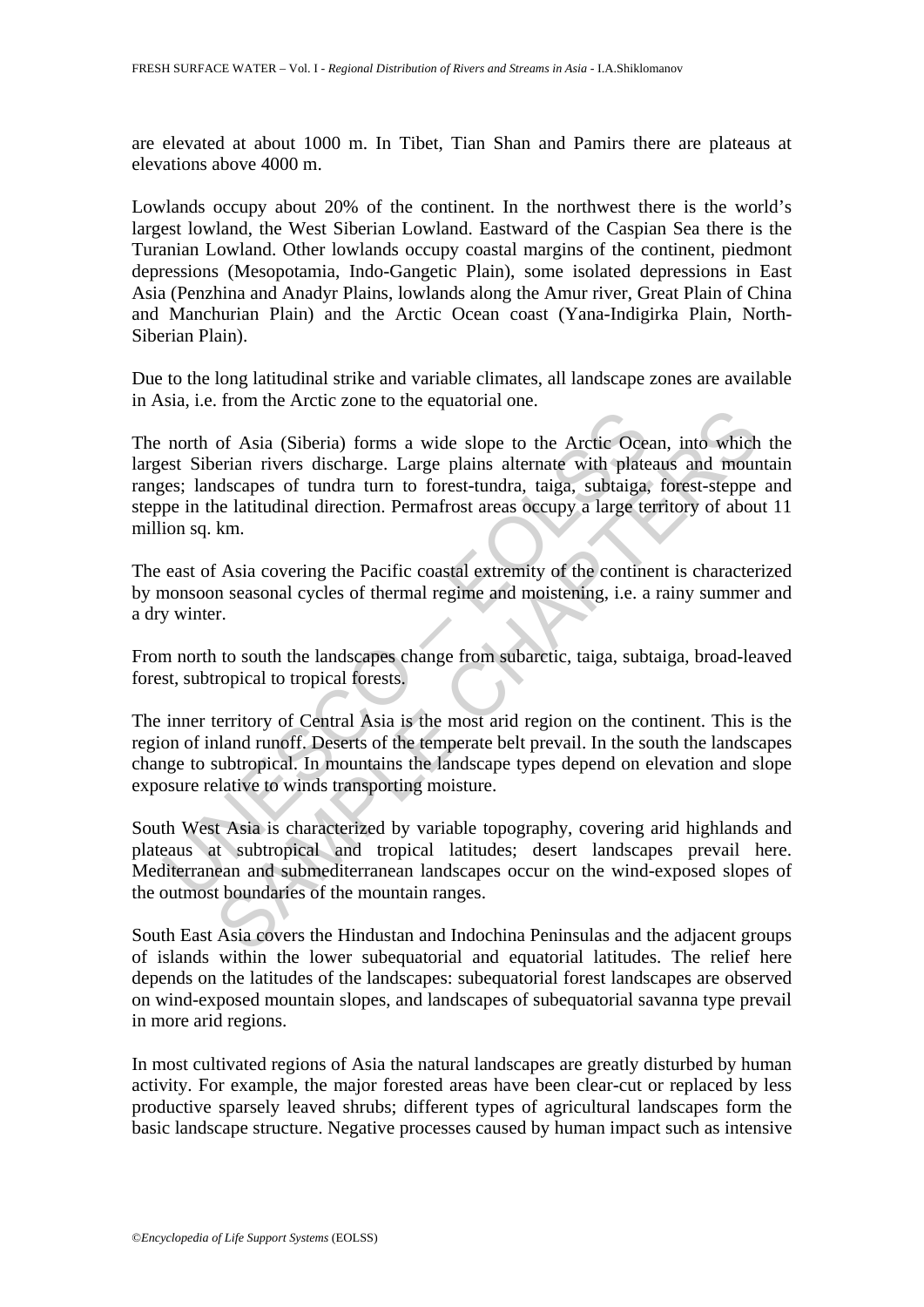erosion and deflation, soil degradation, secondary salinization, anthropogenic desertification, etc., are developed quite intensively.

The Indo-Gangetic Plain is one of the most cultivated areas and it has been ploughed intensively. The Plain was overgrown by forests long ago but at present these forests have been almost completely clear-cut. The landscapes of the plain and piedmont areas of Indochina were subject to great changes, too. Alluvial lowlands have been ploughed for rice fields. Forests here are replaced by savannas as a result of human activity. The Malay Archipelago, despite the dense population living there, is the most forested region in the south of the continent.

### **2.2. Climate**

mate characteristics, primarily precipitation and air temperature, a<br>ch determine, together with topography, the river network dens<br>rs over the land, river runoff regime by months and seasons a<br>es. The vast territory of As aracteristics, primarily precipitation and air temperature, are the main factomine, together with topography, the river network density, distribution the land, river into the capar by months and seasons and rundof exter d Climate characteristics, primarily precipitation and air temperature, are the main factors which determine, together with topography, the river network density, distribution of rivers over the land, river runoff regime by months and seasons and runoff extreme values. The vast territory of Asia extending from the Arctic latitudes to equatorial latitudes and the complicated orography of the continent explain the extremely variable climate conditions in different parts of the continent. In addition, almost all the land is characterized by contrasting conditions of moistening connected with oceanic moisture interception by mountain ranges. High mountain ranges close to the sea explain not only high humidity on the wind-exposed slopes but arid and semi-arid conditions in inner areas or in coastal regions in the "rain shadow".

Arctic, moderate and tropical air masses are transported above the continent through the year. Over most of Asia, in inner areas in particular, continental air masses are formed in winter and summer; these masses are cool in winter and warm in summer. Annual air temperature variations are significant. Strong seasonality is a specific climate feature in Asia; it depends on the thermal regime in Arctic, subarctic and moderate latitudes; at equatorial and tropical latitudes it depends on the precipitation regime. This seasonality is strongest in the central part of Asia. Despite total annual precipitation changing within wide limits, precipitation regime variations during a year are rather homogeneous on most of the continent.

During the cold season anticyclonic weather with little precipitation prevails over most of Asia (except the southwest). In many regions not more than 10% of annual precipitation is observed during three winter months. Mean air temperatures in January vary from  $-32 \degree C$  or  $-36 \degree C$  in the north, in the coastal areas of the Arctic Ocean, to  $+25 \degree C$  in the sequence South of the tropic of Capear positive temperatures are <sup>o</sup>C in pre-equatorial regions. South of the tropic of Cancer negative temperatures are observed only at altitudes above 1500-2000 m. In equatorial regions a typical minimum is +20 °C or +22 °C, and mean January air temperatures are +24 to 25 °C.

In the summer time the rainfall situation is quite opposite. Most regions affected by monsoons, i.e. East and South Asia, as well as most of northern and central areas of the continent, are characterized by predominance of summer rainfalls (40-70% of annual precipitation). During this period low precipitation (5-10%) is observed only in the southwest of the continent.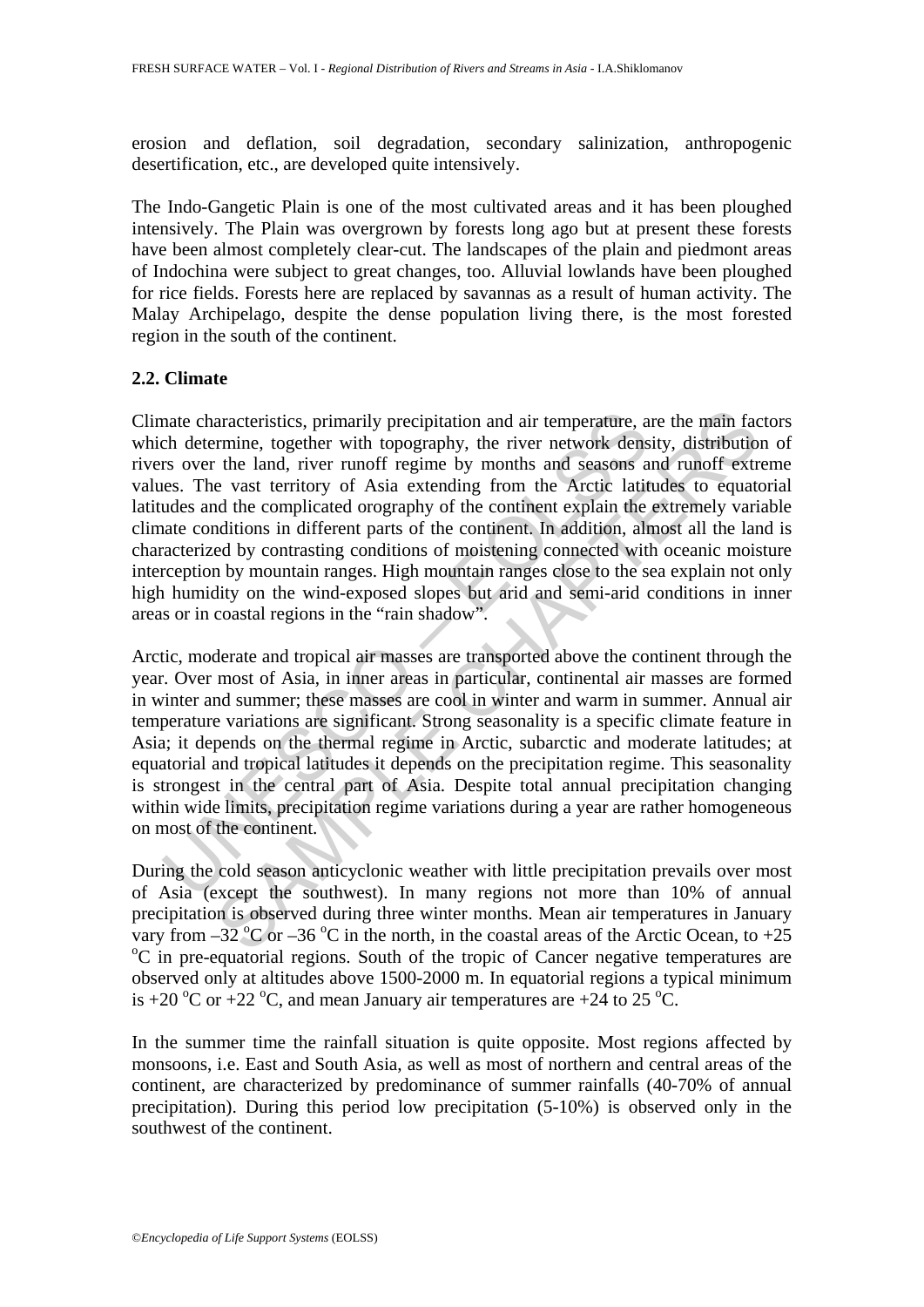Temperature differences between north and south of the continent are greatly smoothed. On most of Asia mean air temperatures in July are within 16 to 24  $^{\circ}$ C. On the Arabian Peninsula, however, as well as in West and South Asia they vary within 24 to 32  $^{\circ}$ C and greater. In the mountains of Central Asia mean monthly air temperatures during the warmest month vary from  $8$  to  $12^{\circ}$ C. The lowest air temperatures are observed in the mountains of North Mongolia, Tibet and the adjacent mountain ranges. On the islands of Japan mean monthly air temperature in July is 20 to 26  $^{\circ}$ C; in high mountains it falls to 18-20 °C. On the Philippine Islands it rises to 27 °C. On the Malay Archipelago, Sri Lanka and Taiwan, the air temperatures vary within 24 to 28  $^{\circ}$ C.

Annual precipitation distribution is extremely uneven because of specific temperature regimes and global circulation processes. Maximum annual precipitation (2000-4000 mm and more) occurs on the southern slopes of the Himalayas, west mountain slopes of the Hindustan Peninsula and Indochina, on the islands of Indonesia. Charrapunji, one of the rainiest places in the world (more than 11000 mm/year) is found here.

Hindustan Peninsula and Indochina, on the islands of Indonesia. Crainiest places in the world (more than 11000 mm/year) is found h<br>t areas of West, South West and Central Asia are regions of a d<br>deserts of the Arabian Pen tan Peninsula and Indochina, on the islands of Indonesia. Charrapunji, on places in the world (more than 11000 mm/year) is found here.<br>
of West, South West and Central Asia are regions of a great water dels<br>
of West, South Vast areas of West, South West and Central Asia are regions of a great water deficit. The deserts of the Arabian Peninsula, with total annual precipitation of less than 100 mm, as well as the Takla Makan Desert and inner Mongolia (Gobi Desert), are the most arid places in Asia. There are some places with annual precipitation less than 50-70 mm. The coast along the Arabian Gulf is an exceptionally arid place. Here the dry climate is accompanied by high air temperatures (absolute maxima attain 50-55  $^{\circ}$ C). Precipitation less than 100 mm is observed in the deserts of the lower Indus river reaches. Low precipitation (150-200 mm) is also observed on the plains of Central Asia. The most arid regions are: Kara Kum, Kyzyl Kum and Betpak Dala, the west shore of Lake Balkhash and the Sarakamysh Depression, where annual precipitation is less than 100 mm.

To the north of 65°N in Siberia, precipitation is lower than that at the same latitude in Europe. Precipitation tends to decrease eastward, which is explained by the continental climate. The exception is the northeastern pre-oceanic part of the continent.

In the Arctic zone precipitation ranges from 250 mm on the coast to 100 mm in the Yana and Indigirka interfluve and Verkhoyansk Depression. Precipitation to 200-250 mm occurs in Yakutia due to an anticyclonic regime in winter and the protecting effect of the mountains there. Precipitation attains 400-500 mm/year on the wind-exposed mountain slopes.

Distribution of precipitation in the east of the continent greatly depends on the monsoon circulation. Precipitation is distributed quite unevenly here because of the vast area and broken topography. Along the east coast of the continent precipitation tends to increase from north to south (from 500-600 mm to 2000-2400 mm). On the islands of Japan it is 1000-3200 mm; a great precipitation decrease is most evident westward, off the sea.

On the rest of Asia annual precipitation ranges from 400 to 1000 mm; in mountains it increases to 1200-2000 mm and higher on wind-exposed slopes. On the islands of South East Asia precipitation is higher, at 4000-5000 mm. On average, annual precipitation on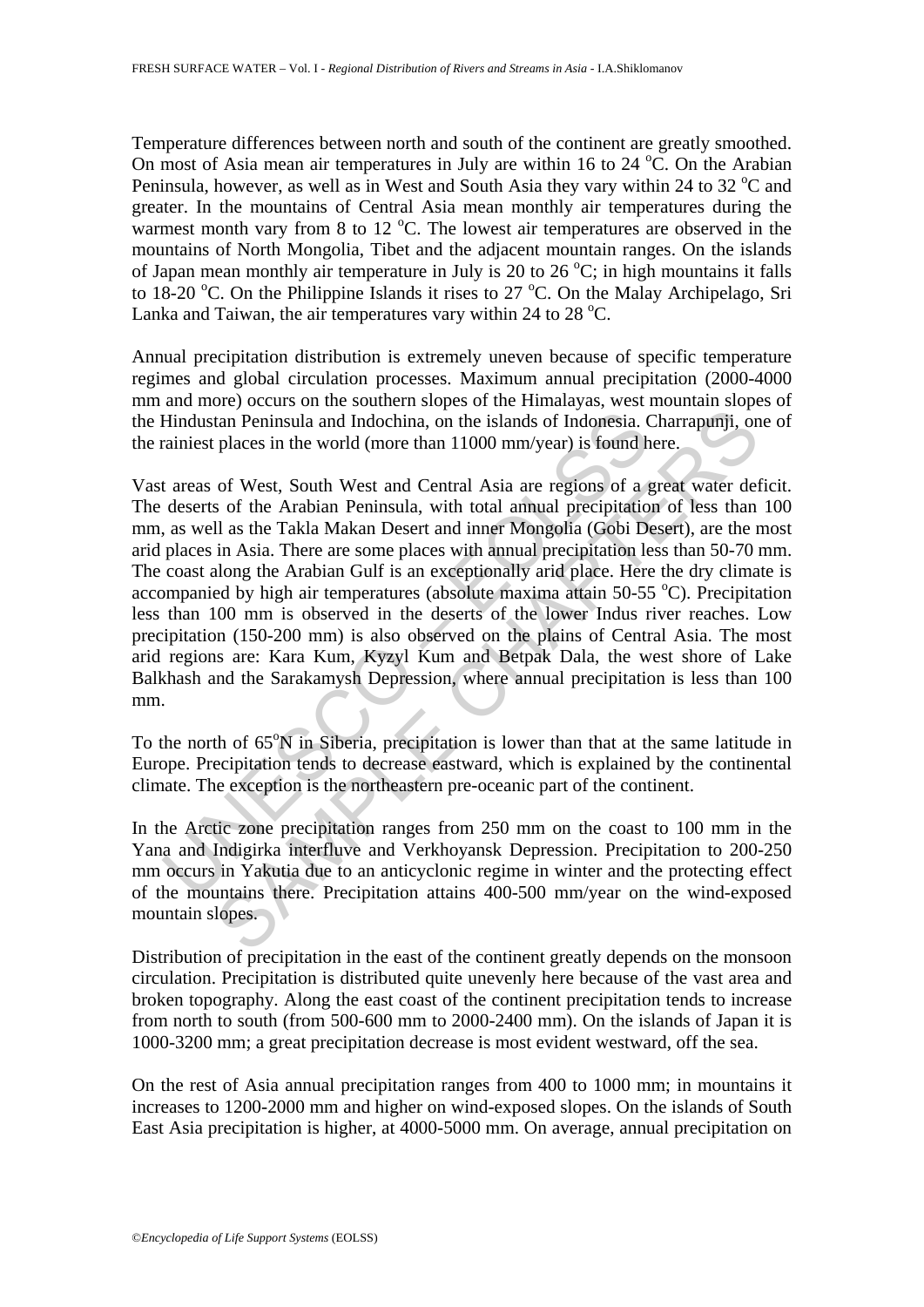the continent (without islands) is 630 mm, and on the islands it is 2400 mm/year. The figure for the whole continent including the islands is 740 mm/year.

## **2.3. Human Activity**

Human activity is one of the factors greatly affecting the hydrographic network and hydrological regime of water bodies. Its influence is most evident in the arid and semiarid regions of Asia where much surface and subsurface water is used for irrigation, causing sharp changes in the hydrological regimes of river systems. Irrigation is connected with construction of numerous man-made water bodies: reservoirs, canals, main drains and different structures for water diversion and discharge. In 1995 irrigated lands in Asia occupied 175 million ha or about 70% of all irrigated lands on the planet. Moreover, about two thirds of irrigated lands are concentrated in three countries: China (about 50 million ha), India (about 50 million ha) and Pakistan (17.3 million ha). The natural hydrographic networks and hydrological regimes in these countries in the regions of intensive irrigation development have been transformed practically completely. For example, according to an approximate assessment, the total length of all irrigation canals in the Indus river basin exceeds 60 000 km; some main canals transport water from a river as far as 300 km.

by the solution halo and Pakistan (17.<br>
The solution halo and Pakistan (17.<br>
The rad hydrographic networks and hydrological regimes in these<br>
ons of intensive irrigation development have been transf<br>
pletely. For example, million ha), India (about 50 million ha) and Pakistan (17.3 million ha)<br>
drographic networks and hydrological regimes in these countries in<br>
drographic networks and hydrological regimes in these countries in<br>
the function Since the middle of the twentiethth century the area occupied by irrigated lands in Asia has increased 2.4 times. It is possible to assume that irrigation will be further developed intensively on the continent. This is mainly explained by the following objective reasons: rapid population growth and widespread climate where farming cannot be developed without irrigation. Man-made reservoirs greatly contribute to the hydrographic network on the continent; the amount of water in these reservoirs is the largest in the world, if compared with the other continents. The total number of the reservoirs exceeds 16 000. The basic water storage (more than 90%) is concentrated in reservoirs with a capacity of more than 100 million cu. m; the number of such reservoirs exceeds 600. The total water volume in these reservoirs attains 1700 cu. km. Table 1 gives data on the 20 largest reservoirs of the continent.

| <b>Reservoir</b> | <b>Country</b> | <b>River</b><br>basin | <b>Year of filling</b><br>up | Dam<br>backwater,<br>m | <b>Total</b><br>capacity,<br>km <sup>3</sup> |
|------------------|----------------|-----------------------|------------------------------|------------------------|----------------------------------------------|
| <b>Bratskoye</b> | Russia         | Angara                | 1967                         | 106                    | 169.3                                        |
| Krasnoyarskoye   | Russia         | Yenisei               | 1967                         | 100                    | 73.3                                         |
| Vadi-Tartar      | Iraq           | <b>Tigris</b>         | 1956-1976                    |                        | 72.8                                         |
| Zeiskoye         | Russia         | Zeya                  | 1974                         | 98                     | 68.4                                         |
| Ust-Ilimskoye    | Russia         | Angara                | 1977                         | 88                     | 59.4                                         |
| Boguchanskoye    | Russia         | Angara                | 1989                         | 70                     | 58.2                                         |
| Upper            | India          | Wainganga             | 1987                         | 43                     | 50.7                                         |
| Wainganga        | Kazakhstan     | Irtysh                | 1960-1967                    | 67                     | 49.6                                         |
| Bukhtarminskoye  | Turkey         | Euphrate              | 1995                         | 175                    | 48.7                                         |
| <b>Ataturk</b>   | Russia         | Viliuy                | 1965-1972                    | 68                     | 35.9                                         |
| Vilyuiskoje      | China          | Hwang Ho              | 1960-1962                    | 90                     | 35.4                                         |
| Sanmenhia        | Turkey         | Euphrates             | 1974-1976                    | 190                    | 30.6                                         |
| Keban            | Russia         | Yenisey               | 1980-1987                    | 220                    | 29.1                                         |
| Sayanskoye       | Kazakhstan     | <b>Ili</b>            | 1970                         | 41                     | 28.1                                         |
| Kapchagaiskoye   | Iraq           | Euphrate              | 1970                         | 15                     | 26.0                                         |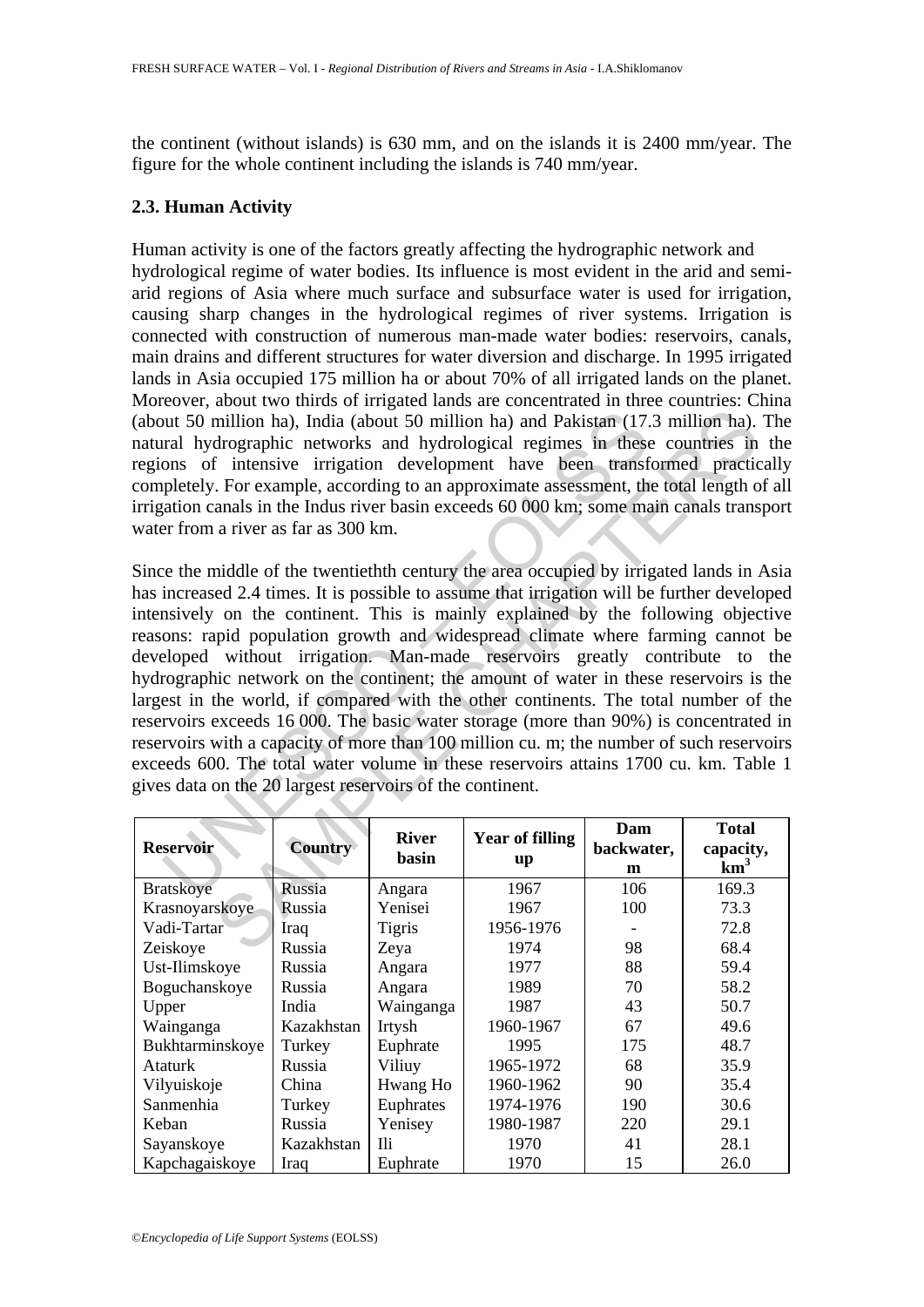| Razzaza Dyke  | China      | Hwang Ho   | 1990      | 172 | 24.7 |
|---------------|------------|------------|-----------|-----|------|
| Longyangxia   | Russia     | Khantaika  | 1970-1975 | 50  | 23.5 |
| Khantaiskoye  | China      | Xinanjiang | 1960      | 100 | 21.6 |
| Xinanjiang    | Kyrgyzstan | Naryn      | 1974      | 180 | 19.5 |
| Toktogulskoye | Thailand   | Quae Yai   | 1981      | 140 | 17.8 |
| Srinagarind   |            |            |           |     |      |

|  | Table 1. The largest reservoirs in Asia |  |  |
|--|-----------------------------------------|--|--|
|  |                                         |  |  |

The total water area of all the reservoirs in Asia is 115 000 to 120 000 sq. km.

The distribution of reservoirs over the continent is not even. Most have been constructed on the Indochina and Hindustan Peninsulas, in China and on the edges of the Arabian Peninsula. The maximum number of reservoirs are to be found in China and India, but maximum water volume accumulated in the reservoirs is in Russia. More than 560 cu. km of river water are accumulated in the reservoirs of the Asian part of Russia. Most reservoirs in Asia were constructed in river valleys for seasonal and (more seldom) long-term runoff control. In some countries many reservoirs were made for flood control. For example the Vadi-Tartar Reservoir (the largest reservoir in Iraq) was made to divert flood water from the Tigris River.

Insula. The maximum number of reservoirs are to be found in Clim<br>
infullimm water volume accumulated in the reservoirs is in Russia.<br>
of river water are accumulated in the reservoirs of the Asian pa<br>
rvoirs in Asia were co The maximum number of reservoirs are to be found in China and India,<br>water volume accumulated in the reservoirs is in Russia. More than 560<br>r water are accumulated in the reservoirs of the Asian, and of Russia.<br>In Asia wer The very first reservoirs were made on the continent many centuries ago on vast arid lands in Central, South and South West Asia. Before the middle of the twentieth century reservoirs were mainly made for irrigation and flood control. Later the reservoirs were made not only for irrigation but also for power generation. Many reservoirs have been constructed since the 1970s for these purposes in China, Vietnam, Laos, Indonesia, Malaysia, India, Pakistan, Bangladesh, Iran, Afghanistan and Turkey. At that time the largest multi-purpose reservoirs (for power generation, in particular) were made on large Asian rivers in Russia; the capacity of many reservoirs there exceeds 20 cu. km. There are also reservoirs in Asia made for fishery, navigation and recreation.

During recent years systems of multi-purpose reservoirs have been constructed in many countries of Asia, e.g. the system of four reservoirs on the Krishna river (India), a system of nine reservoirs on the Saskarya river (Turkey) and a system of reservoirs on the Angara-Yenisei rivers (Russia). Construction of multi-purpose reservoirs and intensive development of irrigation and urbanization provide the basis for development of complex water management systems. These consist of reservoirs and canals which not only provide river runoff control in time but also redistribute river runoff spatially, among different regions and river basins.

For example, by the beginning of the 1990s in India, the length of canals for water transfers exceeded 3200 km and more than 50 cu. km of fresh water were transferred by these canals every year. In the countries of Central Asia and Kazakhstan more than 40 cu. km of fresh water are transferred by ten long canals every year over a distance of 2800 km. The Great Kara-Kum Canal made during the 1960s is 1100 km long and takes about 11 cu. km/year of water off the Amu Darya river every year. Numerous canals extending over many hundreds of kilometers long have been made and are being built in China, Pakistan and in other countries of Asia where irrigation development is intensive.